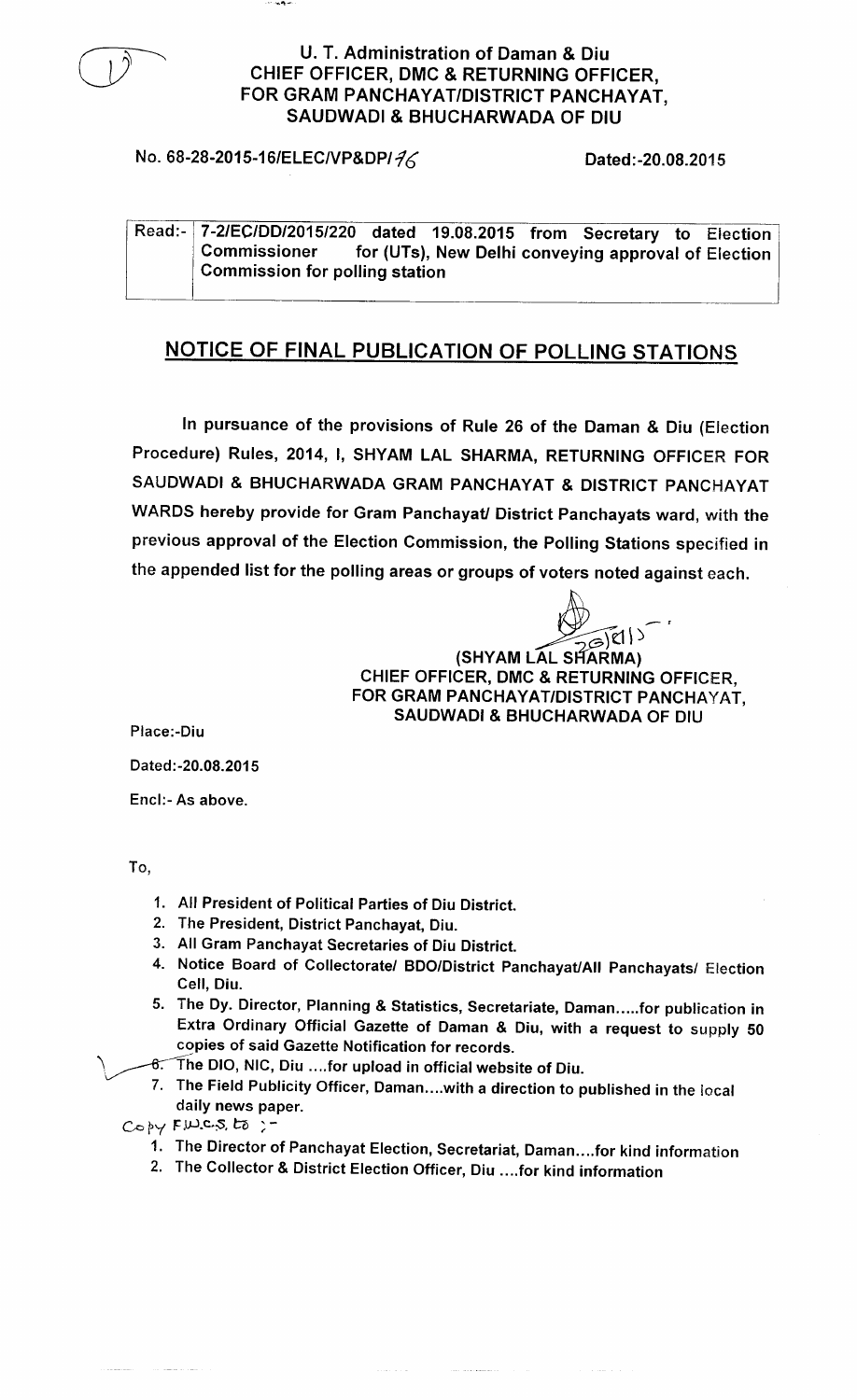#### LIST OF POLLING STATIONS FOR GRAM PANCHAYAT & DISTRICT PANCHAYAT FOR SAUDWADI & BHUCHARWADA WARDS

## **SAUDWADI**

| <b>Villages/Hamlets</b><br>Number<br><b>Station</b><br>Building in which it is<br>of Electoral<br>or men only or women<br>located<br>of<br>Roll<br>only<br>Polling<br>To<br>From<br><b>Station</b><br>$\overline{2}$<br>$\overline{\mathbf{3}}$<br>$\overline{\mathbf{4}}$<br>$\mathbf{1}$<br>$5\overline{)}$<br><b>ZINJUWADI</b><br>944<br>$985 - 1$<br><b>GOVT. PRIMARY</b><br>15<br>For all Voters<br>16<br>NEAR VILLAGE<br>SCHOOL, WEST-<br>PANCHAYAT,<br><b>KOTHAWADI</b><br>$1000 - 2, 1531 - 1, 2318$<br>$999-2$<br><b>SAUDWADI</b><br><b>SOUTH SIDE, SSA</b><br>1,587<br><b>NAGSHERI</b><br>1002<br>$1040 - 1$<br>BLDG., SAUDWADI<br>ANDHARWADI-1<br>$1023 - 1$<br>1065<br>ANDHARWADI-2<br>$1069 - 1$<br>$1091 - 2 & 2134 - 1$<br>17<br>NEAR VILLAGE<br><b>GOVT. SARVOTTAM</b><br>For all Voters<br>16<br>PANCHAYAT,<br>HIGH SCHOOL, WEST-<br><b>VADIWADI</b><br>$1074 - 1 & 1092 - 1$<br>1198-1, 1347, 1373-<br>NORTH SIDE,<br><b>SAUDWADI</b><br>2,316-1 & 570<br>SAUDWADI-1<br>1078-1,1130 & 1177-1<br>1227<br><b>SAUDWADI</b><br>SAUDWADI-2<br>1228<br>1685-2,3481,396 & 446<br>NEAR VILLAGE<br>ANGANWADI BLDG.<br>18<br>17<br>For all Voters<br>PANCHAYAT,<br>EAST-NORTH SIDE,<br><b>SAUDWADI</b><br><b>SAUDWADI</b><br>MOTI VACHHADAWADI<br>1127-2 & 1304<br>$1470 - 1 & 1648$<br><b>BETAWADI</b><br>1371<br>$1445, 1932 - 1$ & 644<br>$1449 - 1$<br>1470-1 & 1648<br><b>GOVT. MIDDLE</b><br><b>NEAR VILLAGE</b><br>19<br>18<br>For all Voters<br>NANI VACHHADAWADI<br>SCHOOL, EAST-SOUTH<br>PANCHAYAT,<br>1050-1 & 1357<br>1587<br>VANIYAWADI-1<br>SIDE, SAUDWADI<br><b>SAUDWADI</b><br>1588<br>1683, 1818, 865, 870 &<br><b>GOVT. MIDDLE</b><br>For all Voters<br>20<br>NEAR VILLAGE<br>19<br>VANIYAWADI-2<br>997<br>PANCHAYAT,<br>SCHOOL, WEST-<br>SOUTH SIDE,<br><b>SAUDWADI</b><br>1068,1115-1 & 1640<br><b>SAUDWADI</b><br><b>CHANDWADI</b><br>1698<br>DHOLAWADI-1<br>1040-1.1692 & 1701-1<br>$1719 - 2$ | <b>Serial</b> | <b>Locality of Polling</b> | Name of | <b>House Numbers</b> | Part Number | Whether for all voters |
|------------------------------------------------------------------------------------------------------------------------------------------------------------------------------------------------------------------------------------------------------------------------------------------------------------------------------------------------------------------------------------------------------------------------------------------------------------------------------------------------------------------------------------------------------------------------------------------------------------------------------------------------------------------------------------------------------------------------------------------------------------------------------------------------------------------------------------------------------------------------------------------------------------------------------------------------------------------------------------------------------------------------------------------------------------------------------------------------------------------------------------------------------------------------------------------------------------------------------------------------------------------------------------------------------------------------------------------------------------------------------------------------------------------------------------------------------------------------------------------------------------------------------------------------------------------------------------------------------------------------------------------------------------------------------------------------------------------------------------------------------------------------------------------------------------------------------------------------------------------------------------------------------------------------------|---------------|----------------------------|---------|----------------------|-------------|------------------------|
|                                                                                                                                                                                                                                                                                                                                                                                                                                                                                                                                                                                                                                                                                                                                                                                                                                                                                                                                                                                                                                                                                                                                                                                                                                                                                                                                                                                                                                                                                                                                                                                                                                                                                                                                                                                                                                                                                                                              |               |                            |         |                      |             |                        |
|                                                                                                                                                                                                                                                                                                                                                                                                                                                                                                                                                                                                                                                                                                                                                                                                                                                                                                                                                                                                                                                                                                                                                                                                                                                                                                                                                                                                                                                                                                                                                                                                                                                                                                                                                                                                                                                                                                                              |               |                            |         |                      |             |                        |
|                                                                                                                                                                                                                                                                                                                                                                                                                                                                                                                                                                                                                                                                                                                                                                                                                                                                                                                                                                                                                                                                                                                                                                                                                                                                                                                                                                                                                                                                                                                                                                                                                                                                                                                                                                                                                                                                                                                              |               |                            |         |                      |             |                        |
|                                                                                                                                                                                                                                                                                                                                                                                                                                                                                                                                                                                                                                                                                                                                                                                                                                                                                                                                                                                                                                                                                                                                                                                                                                                                                                                                                                                                                                                                                                                                                                                                                                                                                                                                                                                                                                                                                                                              |               |                            |         |                      |             |                        |
|                                                                                                                                                                                                                                                                                                                                                                                                                                                                                                                                                                                                                                                                                                                                                                                                                                                                                                                                                                                                                                                                                                                                                                                                                                                                                                                                                                                                                                                                                                                                                                                                                                                                                                                                                                                                                                                                                                                              |               |                            |         |                      |             |                        |
|                                                                                                                                                                                                                                                                                                                                                                                                                                                                                                                                                                                                                                                                                                                                                                                                                                                                                                                                                                                                                                                                                                                                                                                                                                                                                                                                                                                                                                                                                                                                                                                                                                                                                                                                                                                                                                                                                                                              |               |                            |         |                      |             |                        |
|                                                                                                                                                                                                                                                                                                                                                                                                                                                                                                                                                                                                                                                                                                                                                                                                                                                                                                                                                                                                                                                                                                                                                                                                                                                                                                                                                                                                                                                                                                                                                                                                                                                                                                                                                                                                                                                                                                                              |               |                            |         |                      |             |                        |
|                                                                                                                                                                                                                                                                                                                                                                                                                                                                                                                                                                                                                                                                                                                                                                                                                                                                                                                                                                                                                                                                                                                                                                                                                                                                                                                                                                                                                                                                                                                                                                                                                                                                                                                                                                                                                                                                                                                              |               |                            |         |                      |             |                        |
|                                                                                                                                                                                                                                                                                                                                                                                                                                                                                                                                                                                                                                                                                                                                                                                                                                                                                                                                                                                                                                                                                                                                                                                                                                                                                                                                                                                                                                                                                                                                                                                                                                                                                                                                                                                                                                                                                                                              |               |                            |         |                      |             |                        |
|                                                                                                                                                                                                                                                                                                                                                                                                                                                                                                                                                                                                                                                                                                                                                                                                                                                                                                                                                                                                                                                                                                                                                                                                                                                                                                                                                                                                                                                                                                                                                                                                                                                                                                                                                                                                                                                                                                                              |               |                            |         |                      |             |                        |
|                                                                                                                                                                                                                                                                                                                                                                                                                                                                                                                                                                                                                                                                                                                                                                                                                                                                                                                                                                                                                                                                                                                                                                                                                                                                                                                                                                                                                                                                                                                                                                                                                                                                                                                                                                                                                                                                                                                              |               |                            |         |                      |             |                        |
|                                                                                                                                                                                                                                                                                                                                                                                                                                                                                                                                                                                                                                                                                                                                                                                                                                                                                                                                                                                                                                                                                                                                                                                                                                                                                                                                                                                                                                                                                                                                                                                                                                                                                                                                                                                                                                                                                                                              |               |                            |         |                      |             |                        |
|                                                                                                                                                                                                                                                                                                                                                                                                                                                                                                                                                                                                                                                                                                                                                                                                                                                                                                                                                                                                                                                                                                                                                                                                                                                                                                                                                                                                                                                                                                                                                                                                                                                                                                                                                                                                                                                                                                                              |               |                            |         |                      |             |                        |
|                                                                                                                                                                                                                                                                                                                                                                                                                                                                                                                                                                                                                                                                                                                                                                                                                                                                                                                                                                                                                                                                                                                                                                                                                                                                                                                                                                                                                                                                                                                                                                                                                                                                                                                                                                                                                                                                                                                              |               |                            |         |                      |             |                        |
|                                                                                                                                                                                                                                                                                                                                                                                                                                                                                                                                                                                                                                                                                                                                                                                                                                                                                                                                                                                                                                                                                                                                                                                                                                                                                                                                                                                                                                                                                                                                                                                                                                                                                                                                                                                                                                                                                                                              |               |                            |         |                      |             |                        |
|                                                                                                                                                                                                                                                                                                                                                                                                                                                                                                                                                                                                                                                                                                                                                                                                                                                                                                                                                                                                                                                                                                                                                                                                                                                                                                                                                                                                                                                                                                                                                                                                                                                                                                                                                                                                                                                                                                                              |               |                            |         |                      |             |                        |
|                                                                                                                                                                                                                                                                                                                                                                                                                                                                                                                                                                                                                                                                                                                                                                                                                                                                                                                                                                                                                                                                                                                                                                                                                                                                                                                                                                                                                                                                                                                                                                                                                                                                                                                                                                                                                                                                                                                              |               |                            |         |                      |             |                        |
|                                                                                                                                                                                                                                                                                                                                                                                                                                                                                                                                                                                                                                                                                                                                                                                                                                                                                                                                                                                                                                                                                                                                                                                                                                                                                                                                                                                                                                                                                                                                                                                                                                                                                                                                                                                                                                                                                                                              |               |                            |         |                      |             |                        |
|                                                                                                                                                                                                                                                                                                                                                                                                                                                                                                                                                                                                                                                                                                                                                                                                                                                                                                                                                                                                                                                                                                                                                                                                                                                                                                                                                                                                                                                                                                                                                                                                                                                                                                                                                                                                                                                                                                                              |               |                            |         |                      |             |                        |

 $\frac{1}{2}$ 

 $\mathbf{v}$ 

A.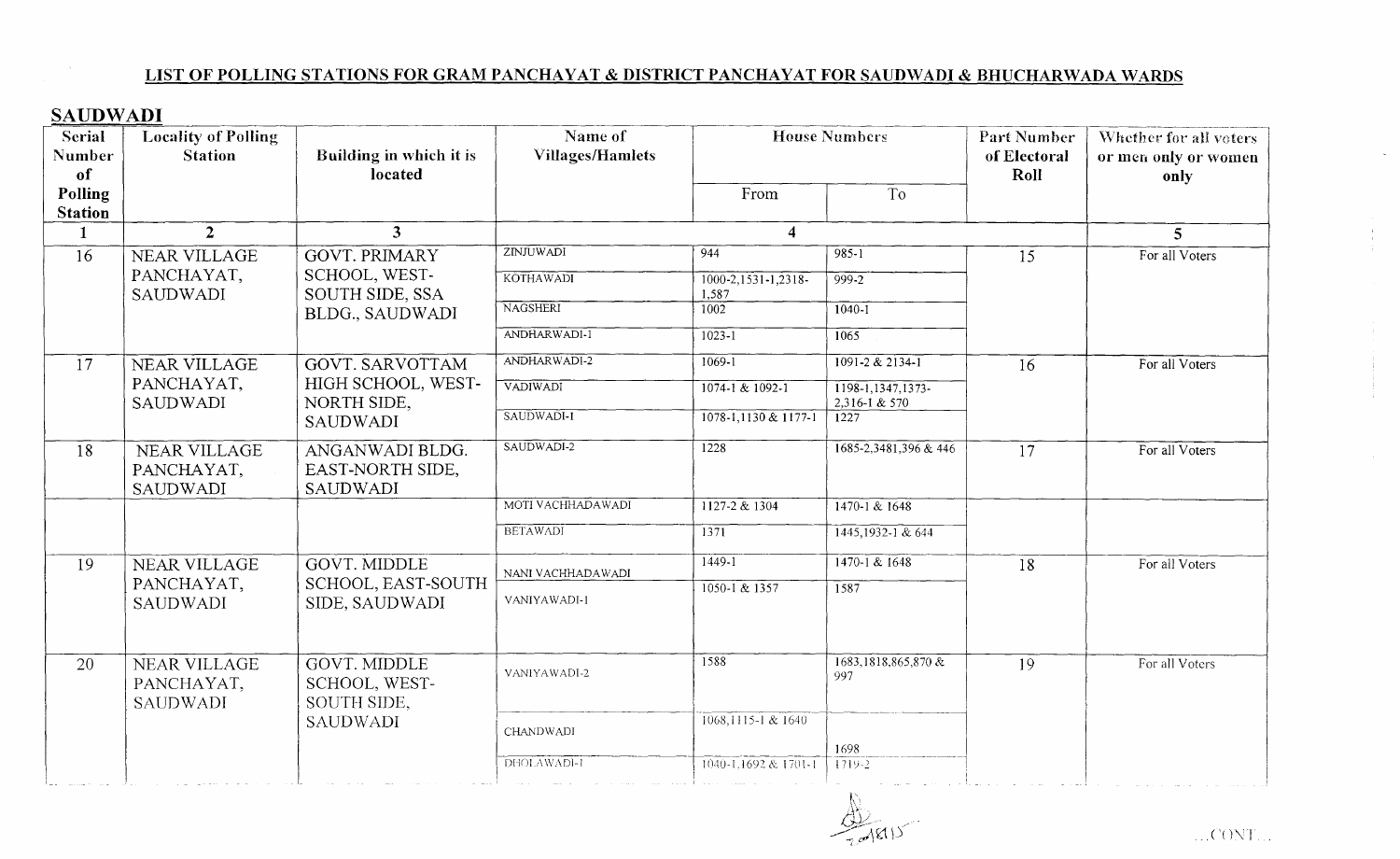| OLD PANCHAYAT,<br>21                  | OLD GOVT. PRIMARY                             | DHOLAWADI-2                                         | $1723 - 1$        | 1790, 1962, 3429 & 961-                    | 20               | For all Voters |                |
|---------------------------------------|-----------------------------------------------|-----------------------------------------------------|-------------------|--------------------------------------------|------------------|----------------|----------------|
|                                       | <b>SAUDWADI</b>                               | SCHOOL, EAST-<br>NORTH SIDE, MAIN<br>ROAD, SAUDWADI | <b>TANKIWADI</b>  | 1768 &<br>1782-1                           | 1814,2192 & 2393 |                |                |
|                                       |                                               |                                                     | <b>GADULIWADI</b> | 1345, 1673-2 & 1818                        | 1883             |                |                |
| 22                                    | <b>GOVT. SARVOTTAM</b><br>NAGOA ROAD,         |                                                     | <b>NAVIVAV</b>    | 1403 & 1859                                | 1886             | 21             | For all Voters |
|                                       | <b>VANAKBARA</b>                              | MIDDLE SCHOOL (B),<br>WEST-NORTH SIDE,              | <b>CHADIKO</b>    | 1987 & 1887                                | 1998-1           |                |                |
|                                       |                                               | VANAKBARA                                           | <b>FAFNIWADI</b>  | 1025-2 & 1294                              | 1972-2 & 2034-11 |                |                |
|                                       |                                               |                                                     | HADMATIYAWADI-1   | 1585,1820 & 1929                           | 1993 & 1997      |                |                |
| 23<br>NAGOA ROAD,<br><b>VANAKBARA</b> | PRAYER HALL, GOVT.<br><b>HIGHER SECONDARY</b> | HADMATIYAWADI-2                                     | 1998 & 2008       | 2968,729,<br>$755, C-15-1992-3,$<br>$G-22$ | 22               | For all Voters |                |
|                                       |                                               | SCHOOL, EAST SIDE,<br>VANAKBARA                     | MEGHAWADI         | 1781-8,1820 & 1832                         | 2765-1-2 & 3180  |                |                |

# **BHUCHARWADA**

| Serial<br>Number<br>of | <b>Locality of Polling</b><br><b>Station</b> | Building in which it is<br>located                             | Name of<br><b>Villages/Hamlets</b> | <b>House Numbers</b>            |                | Part Number<br>of Electoral<br>Roll | Whether for all voters<br>or men only or women<br>only |
|------------------------|----------------------------------------------|----------------------------------------------------------------|------------------------------------|---------------------------------|----------------|-------------------------------------|--------------------------------------------------------|
| Polling                |                                              |                                                                |                                    | From                            | To             |                                     |                                                        |
| <b>Station</b>         |                                              |                                                                |                                    |                                 |                |                                     |                                                        |
|                        |                                              |                                                                |                                    |                                 |                |                                     | 5.                                                     |
| 24                     | MAIN ROAD, DAGACHI                           | NEW GOVT SARVOTTAM<br>HIGH SCHOOL, EAST-NORTH<br>SIDE, DAGACHI | DAGACHI-1                          | 8 & 100                         | 273-2 & 274    | 23                                  | For all Voters                                         |
| 25                     | MAIN ROAD, DAGACHI                           | NEW GOVT. SARVOTTAM<br>HIGH SCHOOL, WEST-NORTH                 | DAGACHI-2                          | 275                             | $99 & 291 - 1$ | 24                                  | For all Voters                                         |
|                        |                                              | SIDE, DAGACHI                                                  | PAVTI                              | 1228-1 & 1292                   | 1435 & 341     |                                     |                                                        |
| 26                     | OPP. MARKET DAGACHI                          | PRIMARY SCHOOL BLDG.,<br>EAST-NORTH SIDE, DAGACHI              | <b>METAWADI</b>                    | 1014, 145-1, 355-1 &<br>468     | 683-1 & 686    | 25                                  | For all Voters                                         |
|                        |                                              |                                                                | MOTI CHANKHDI                      | 125, 127-1, 162-1, 461<br>& 566 | $773 - 2$      |                                     |                                                        |
| 27                     | OPP. MARKET DAGACHI                          | NEW PRIMARY SCHOOL<br>BLDG. NORTH SIDE, DAGACHI                | GUNDASHERI                         | 134, 1945, 321-1 & 351          | $534-1$        | 26                                  | For all Voters                                         |
|                        |                                              |                                                                |                                    | 135-1, 384 & 457                | 849            |                                     |                                                        |
|                        |                                              |                                                                | NANI CHANKHDI                      |                                 |                |                                     |                                                        |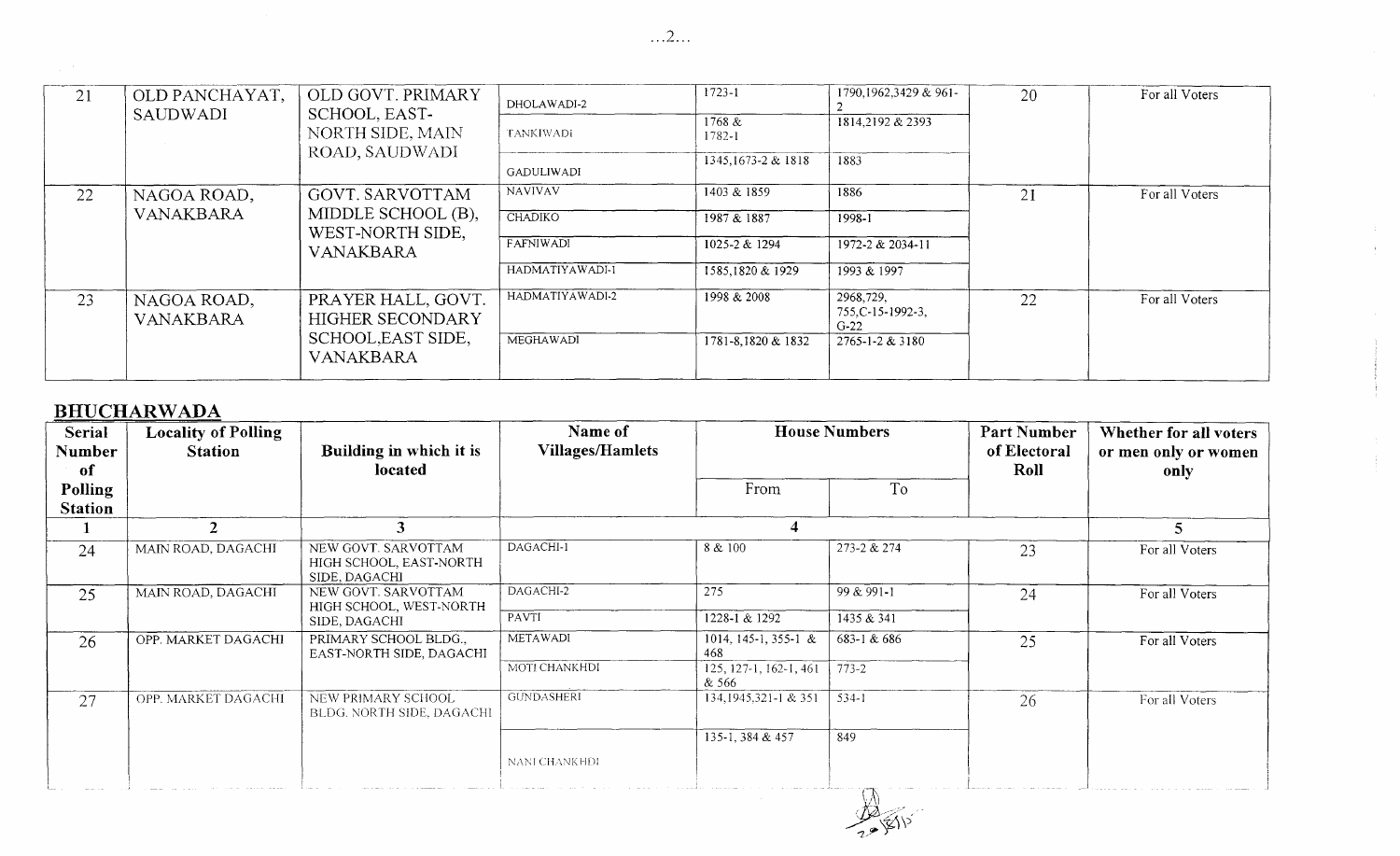|  | ٧ |  |  |
|--|---|--|--|

÷.

| 28 | NEAR JNV<br>PATELWADI        | GOVT. PRIMARY SCHOOL,<br>EAST-NORTH SIDE, SSA                          | AMBAWADI                                             | 1000,358,461 & 632-2 | 998 & 998-1                 | 27 | For all Voters |
|----|------------------------------|------------------------------------------------------------------------|------------------------------------------------------|----------------------|-----------------------------|----|----------------|
|    |                              | BLDG PATELWADI                                                         | PATELWADI-1                                          | $10-2 & 1005$        | 1113-1                      |    |                |
| 29 | NEAR JNV<br><b>PATELWADI</b> | GOVT. PRIMARY SCHOOL,<br>EAST-SOUTH SIDE, SSA                          | PATELWADI-2                                          | 1114                 | 1274-2, 1370 & 988-1        | 28 | For all Voters |
|    |                              | BLDG., PATELWADI                                                       | BHUCHARWADA-1                                        | 1145 & 1248          | 1366                        |    |                |
| 30 | MAIN ROAD. BUCHARWADA        | GOVT. MIDDLE SCHOOL<br>BLDG. WEST-NORTH SIDE,<br>MAIN ROAD, BUCHARWADA | BHUCHARWADA-2                                        | 1372                 | 1612                        | 29 | For all Voters |
| 31 | MAIN ROAD, BUCHARWADA        | GOVT. MIDDLE SCHOOL<br>BLDG. EAST-NORTH SIDE.<br>MAIN ROAD, BUCHARWADA | BHUCHARWADA-3<br>(INCLUDING KASTEL)<br>AND NAVAPARA) | 1614-1               | 1932, 2010, 828-1 &<br>1838 | 30 | For all Voters |
|    |                              |                                                                        |                                                      |                      |                             |    |                |

(SHYAMLAL SHARMA) CHIEF OFFICER, DMC & RETURNING OFFICER, FOR GRAM PANCHAYAT/DISTRICT PANCHAYAT, SAUDWADI & BHUCHARWADA OF DIU

Place:-Diu Dated:- 20.08.2015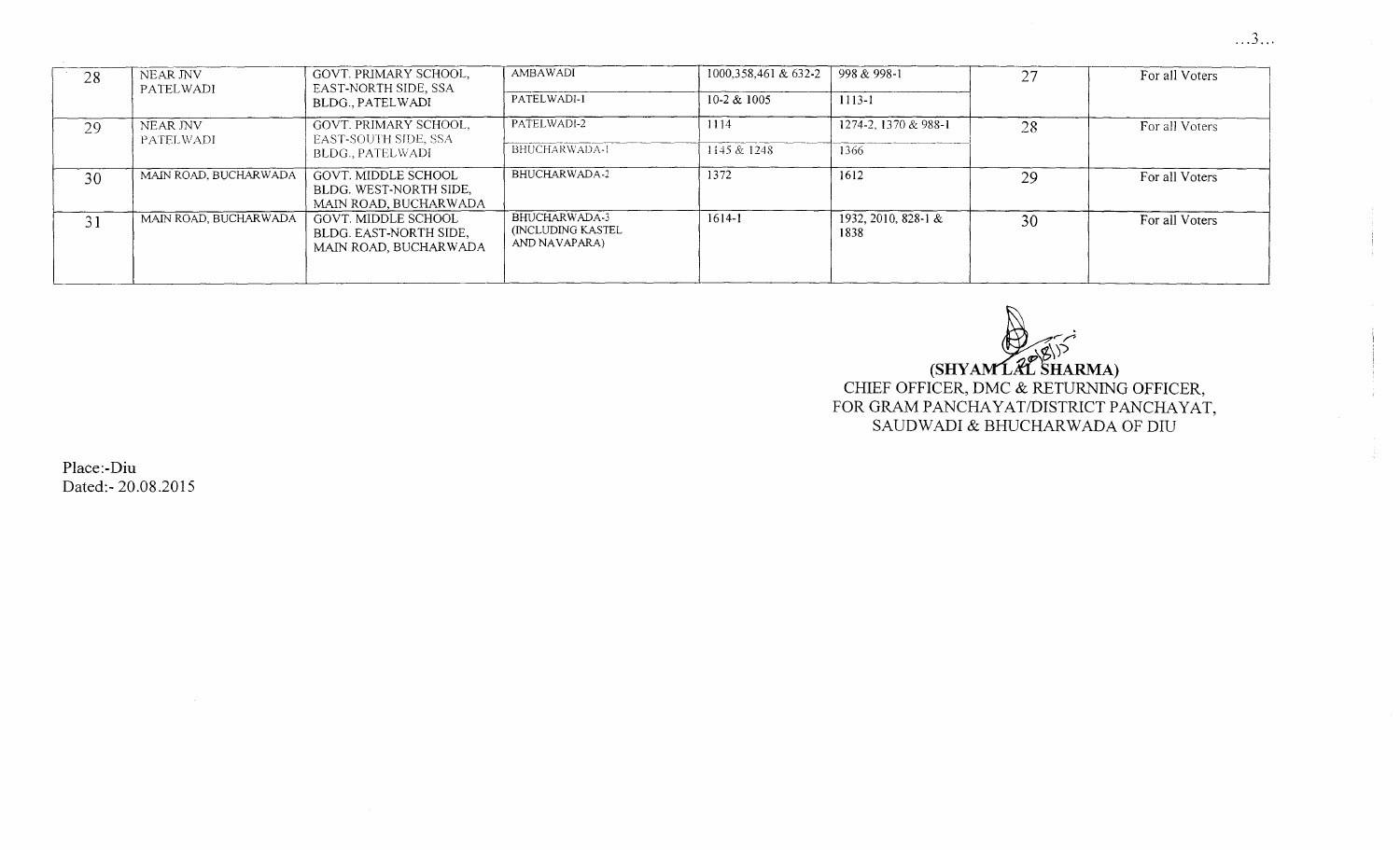#### **U. T. Administration of Daman & Diu** DY. COLLECTOR **& RETURNING OFFICER, FOR GRAM** PANCHAYAT/DISTRICT PANCHAYAT, **VANAKBARA & ZOLAWADI OF DIU**

**No. 68-28-2015-16/ELEC/VP&DP/ 77** 

**Dated** :- **20.08.2015**

**Read:- 7-2/EC**/**DD/2015**/**220 dated 19.08** .**2015 from Secretary to Election Commissioner for (UTs**), **New Delhi conveying approval of Election Commission for polling station**

## **NOTICE OF FINAL PUBLICATION OF POLLING STATIONS**

**In pursuance of the provisions of Rule 26 of the Daman & Diu (Election** Procedure) Rules, 2014, I, TANVIR AHMAD, RETURNING OFFICER FOR VANAKBARA & ZOLAWADI GRAM PANCHAYAT & DISTRICT PANCHAYAT WARDS **hereby provide for Gram Panchayat**/ **District Panchayats ward** , with the **previous approval of the Election Commission** , **the Polling Stations specified in the appended list for the polling areas or groups of voters noted against each.**

**(TANVIR AHMAD)** DY. COLLECTOR & **RETURNING** OFFICER, **FOR GRAM PANCHAYAT**/DISTRICT PANCHAYAT, **VANAKBARA** & ZOLAWADI OF DIU

**Place:-Diu**

**Dated** :-**20.08.2015**

**Encl:- As above.**

To,

- **1. All President of Political Parties of Diu District.**
- **2. The President, District Panchayat, Diu.**
- **3. All Gram Panchayat Secretaries of Diu District.**
- **4. Notice Board of Collectorate**/ **BDO/District Panchayat/AII Panchayats/ Election Cell, Diu.**
- **5. The Dy. Director**, **Planning & Statistics**, **Secretariate, Daman.....for publication in Extra Ordinary Official Gazette of Daman & Diu**, **with a request to supply 50 copies of said Gazette Notification for records.**
- The **DIO, NIC** , **Diu ....for upload in official website of Diu.**
- 7. The **Field Publicity Officer**, **Daman** . . ..**with a direction to published in the local daily news paper.**

Copy f.**w.cs. to:-**

- 1. The Director of Panchayat **Election**, **Secretariat, Daman** ....**for kind information**
- 2. The Collector & **District Election** Officer, **Diu ....for kind information**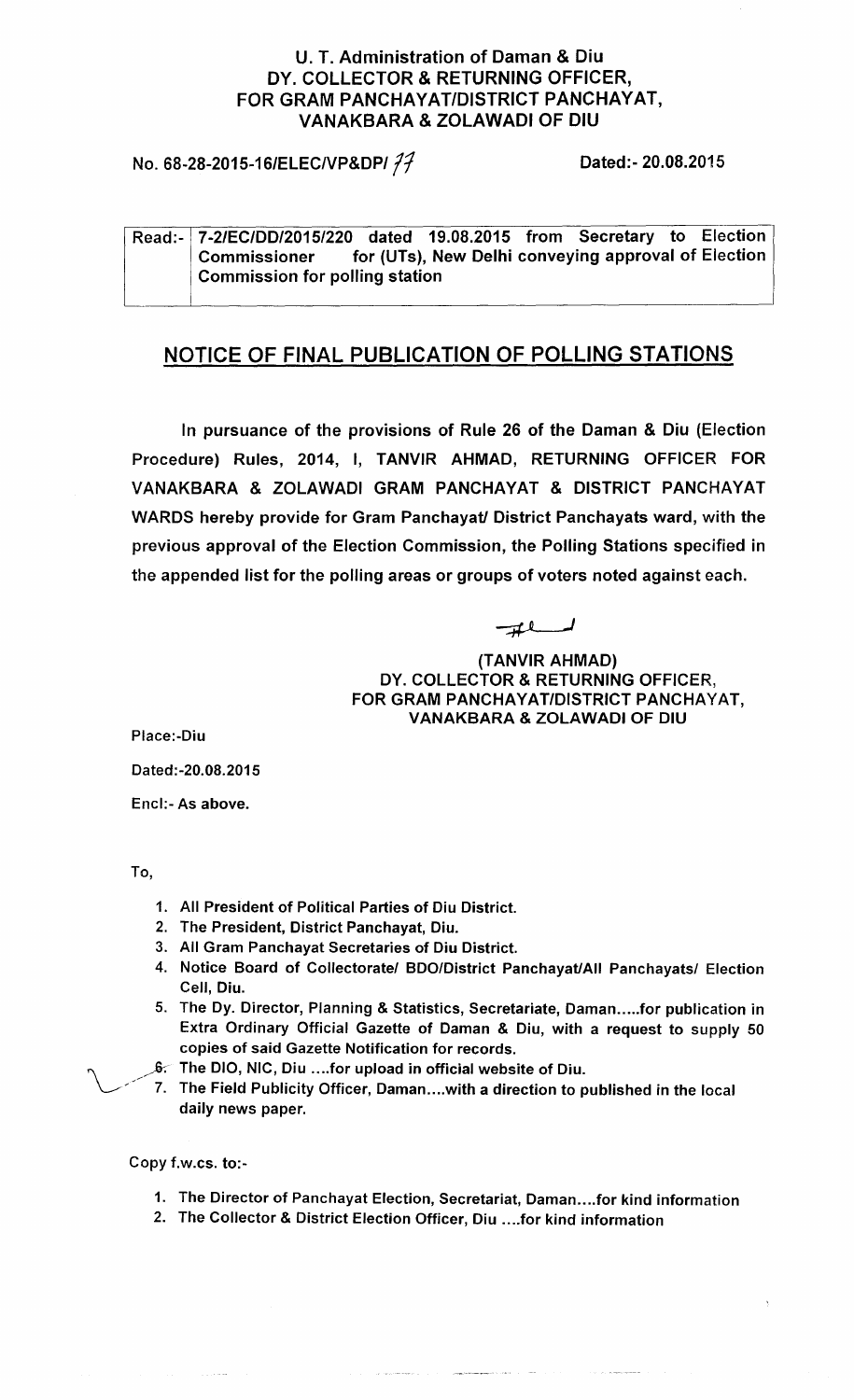# LIST OF POLLING STATIONS FOR GRAM PANCHAYAT & DISTRICT PANCHAYAT FOR VANAKBARA & ZOLAWADI WARDS

# VANAKBARA

| Serial<br>Number<br>of Polling | <b>Locality of Polling</b><br><b>Station</b> | Building in which it is located                                                      | Name of<br><b>Villages/Hamlets</b> |                           | <b>House Numbers</b> | Part Number of<br><b>Electoral Roll</b> | Whether for all voters or<br>men only or women only |
|--------------------------------|----------------------------------------------|--------------------------------------------------------------------------------------|------------------------------------|---------------------------|----------------------|-----------------------------------------|-----------------------------------------------------|
| <b>Station</b>                 |                                              |                                                                                      |                                    | From                      | To                   |                                         |                                                     |
| $\mathbf{1}$                   | $\overline{2}$                               | $\mathbf{3}$                                                                         |                                    | $\blacktriangleleft$      |                      |                                         | 5 <sup>5</sup>                                      |
| $\mathbf{1}$                   | NEAR BUS STAND,<br>VANAKBARA                 | ANGANWADI BLDG. NO. 7,<br>SOUTH-WEST SIDE,<br>VANAKBARA                              | VADISHERI-1                        | 224 & 101-2               | $\frac{1}{248}$      |                                         | For all Voters                                      |
| $\overline{2}$                 | NEAR BUS STAND,<br>VANAKBARA                 | ANGANWADI BLDG. NO. 6,<br>NORTH-WEST SIDE,<br>VANAKBARA                              | VADISHERI-2                        | $257 - 1$                 | $\overline{374}$     | $\overline{2}$                          | For all Voters                                      |
| 3 <sup>7</sup>                 | NEAR BUS STAND,<br>VANAKBARA                 | <b>CLUSTER RESOURCE</b><br>CENTRE, SSA BLDG., EAST<br>SIDE, VANAKBARA                | VADISHERI-3                        | $374 - 1$                 | $\overline{515}$     | $\overline{3}$                          | For all Voters                                      |
|                                | JALARAM SOCIETY,<br>VANAKBARA                | ANGANWADI BLDG. No.8,<br>NORTH SIDE, JALARAM                                         | <b>JALARAM SOCIETY</b>             | 1978,394 & 401            | $663 - 1 & 734$      |                                         | For all Voters                                      |
| 4                              |                                              | SOCIETY, VANAKBARA                                                                   | TIMBASHERI-1                       | 2024 & 2015-2             | $\overline{588}$     |                                         |                                                     |
| 5 <sup>1</sup>                 | NAGOA ROAD,<br>VANAKBARA                     | <b>GOVT. HIGHER</b><br>SECONDARY SCHOOL,<br>EAST-NORTH SIDE,<br>VANAKBARA            | TIMBASHERI-2                       | 589                       | 757                  | 5 <sup>1</sup>                          | For all Voters                                      |
| 6                              | VADLIMATA,<br>VANAKBARA                      | <b>GOVT. PRIMARY SCHOOL</b><br>NO. 4,<br>EAST-NORTH SIDE,<br>VADLIMATA,<br>VANAKBARA | TIMBASHERI-3                       | 760                       | 918                  | 6                                       | For all Voters                                      |
|                                | VADLIMATA,<br>VANAKBARA                      | <b>GOVT. PRIMARY SCHOOL</b><br>NO. 4,                                                | TIMBASHERI-4                       | 919                       | 943                  |                                         | For all Voters                                      |
| $\tau$                         |                                              | EAST-SOUTH SIDE,<br>VADLIMATA,<br>VANAKBARA                                          | KHAJURIYASHERI-1                   | $1063, 1065 - 1$          | 2385                 | $\overline{7}$                          |                                                     |
| 8                              | <b>NEAR BUS STAND,</b><br>VANAKBARA          | <b>OLD BALBHAVAN</b><br>KENDRA BLDG., WEST                                           | KHAJURIYASHERI-2                   | 2388-1                    | 2885,969 & 980       | 8                                       | For all Voters                                      |
|                                |                                              | SIDE, VANAKBARA                                                                      | <b>MITHIWADI</b>                   | 23-1,2410 & 2813          | 2998                 |                                         |                                                     |
|                                |                                              |                                                                                      |                                    | 2008-1 & 2027             | 2906-2, 2985 & 890   |                                         |                                                     |
| 9                              | NEAR BUS STAND,<br><b>VANAKBARA</b>          | <b>GOVT. PRIMARY SCHOOL</b><br>BLDG. No. 1, WEST SIDE,<br>VANAKBARA                  | PINJARASHERI-I                     | 1150,1648,1795-1&<br>2280 | $2514 - 1$           | 9                                       | For all Voters                                      |
|                                |                                              |                                                                                      | ــا ب                              |                           |                      |                                         |                                                     |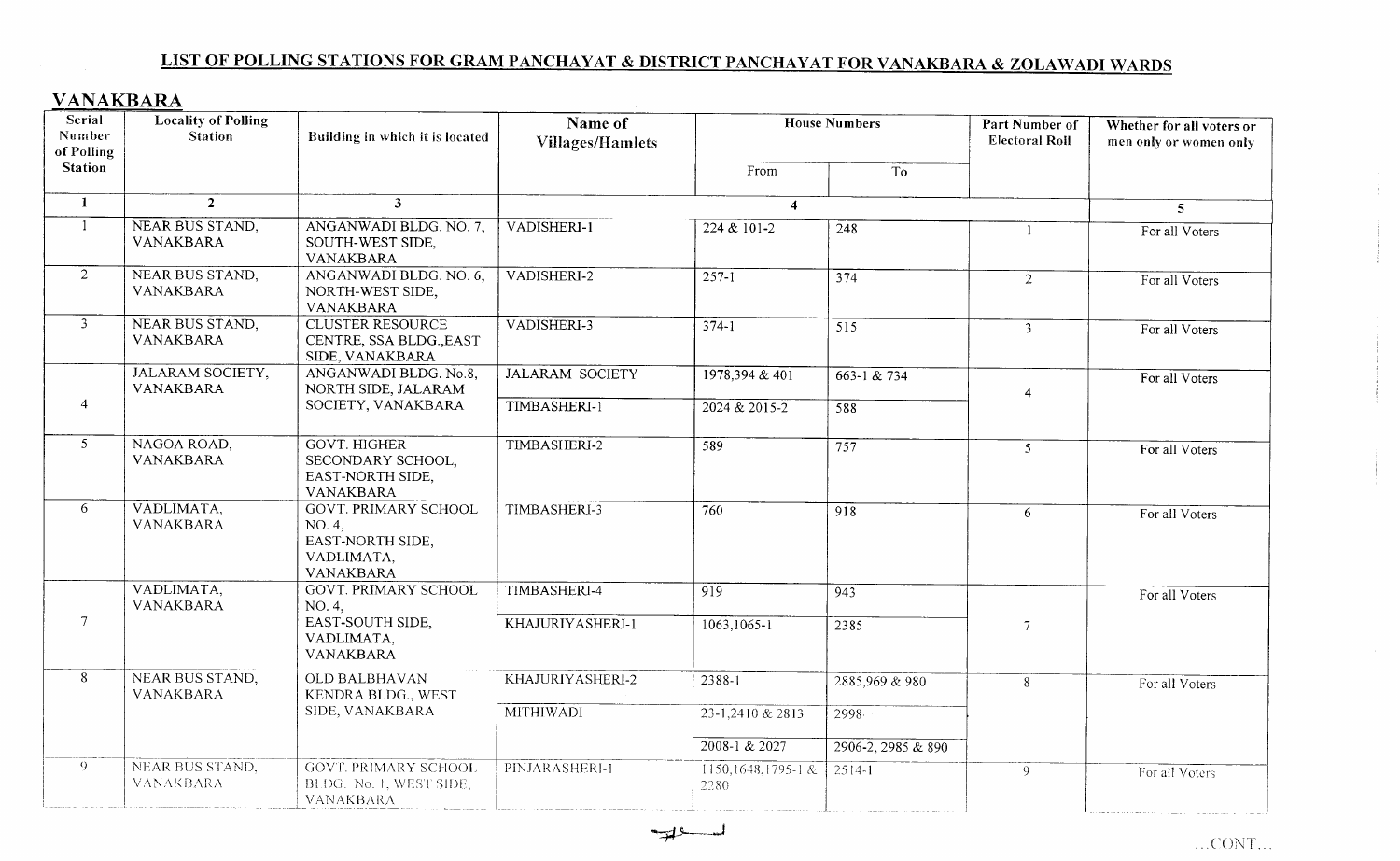| 10 | NEAR BUS STAND,<br><b>VANAKBARA</b> | GOVT. PRIMARY SCHOOL<br>BLDG. No. 1, NORTH-WEST<br>SIDE, VANAKBARA        | KHAJURIYASHERI-3     | 3003                          | 3056 & 3093              | 9/A             | For all Voters |
|----|-------------------------------------|---------------------------------------------------------------------------|----------------------|-------------------------------|--------------------------|-----------------|----------------|
| 11 | NEAR BUS STAND,<br><b>VANAKBARA</b> | <b>GOVT. PRIMARY SCHOOL</b><br>BLDG. NORTH-EAST SIDE,<br><b>VANAKBARA</b> | PINJARASHERI-2       | 2515                          | 2889,3078,<br>3190 & 974 | 10 <sup>°</sup> | For all Voters |
| 12 | GOMTIMATA,<br>VANAKBARA             | <b>GOVT. PRIMARY SCHOOL</b><br>NO.3, WEST-NORTH SIDE,<br><b>VANAKBARA</b> | KHARVAWADA-1         | 1217-1, 1454-2,<br>2379, 2580 | 2720                     | 11              | For all Voters |
|    | GOMTIMATA,                          | GOVT. PRIMARY SCHOOL                                                      | KHARVAWADA-2         | 2720-1                        | 3069,3078-1 & 612        |                 | For all Voters |
| 13 | <b>VANAKBARA</b>                    | NO.3, WEST-SOUTH SIDE,<br><b>VANAKBARA</b>                                | <b>DALKI FALYU-1</b> | 1405,2639 & 2753-1            | 3032 & 518               | $\sim$ 12       |                |
|    |                                     |                                                                           |                      | 1029,2781                     | 2837-2                   |                 |                |
|    | NEAR BUS STAND,                     | <b>GOVT. SARVOTTAM</b>                                                    | <b>SAMATSHERI</b>    | 1000-1,1383 & 2814            | 2928 & 1751              |                 | For all Voters |
|    | <b>VANAKBARA</b>                    | MIDDLE SCHOOL (G)                                                         |                      | $1820,2313-2,2833 \&$         | 3168 & 3264              |                 |                |
|    |                                     | BLDG. SOUTH-EAST SIDE,                                                    | VADLASHERI           | 2971                          |                          |                 |                |
| 14 |                                     | <b>VANAKBARA</b>                                                          |                      |                               |                          | 13              |                |
|    |                                     |                                                                           | <b>AGARIYASHERI</b>  | 2091,2618-2 & 3034            | 3108, 3116-1             |                 |                |
|    |                                     |                                                                           | <b>DALKI FALYU-2</b> | 2838                          | $3027,3064$ &<br>$8 - 2$ |                 |                |
|    |                                     |                                                                           |                      |                               |                          |                 |                |
| 15 | NEAR BUS STAND,                     | <b>GOVT. SARVOTTAM</b>                                                    | <b>KALASHERI</b>     | 769 & 3075                    | 3165,3179 & 518          | 14              | For all Voters |
|    | <b>VANAKBARA</b>                    | MIDDLE SCHOOL (G)<br>BLDG. SOUTH-WEST SIDE,<br><b>VANAKBARA</b>           |                      | 1765,1801 & 1972-3            | $3325 \& 508$            |                 |                |

# ZOLAWADI

| <b>Serial</b><br>Number<br>of Polling | <b>Locality of Polling</b><br><b>Station</b> | Building in which it is located                                | Name of<br><b>Villages/Hamlets</b> | <b>House Numbers</b>   |               | Part Number of<br><b>Electoral Roll</b> | Whether for all voters or<br>men only or women only |
|---------------------------------------|----------------------------------------------|----------------------------------------------------------------|------------------------------------|------------------------|---------------|-----------------------------------------|-----------------------------------------------------|
| <b>Station</b>                        |                                              |                                                                |                                    | From                   | Гo            |                                         |                                                     |
|                                       |                                              |                                                                |                                    |                        |               |                                         |                                                     |
| 32                                    | <b>NAGOA</b>                                 | GOVT. PRIMARY SCHOOL<br>BLDG. EAST SIDE, NAGOA                 | SIR-AERODROME<br>KOTDA NAGOA       | 1615, 1759-2 & 2322    | 3453          |                                         | For all Voters                                      |
| 33                                    | <b>NAGOA</b>                                 | GOVT. PRIMARY SCHOOL<br>BLDG. EAST-SOUTH SIDE.<br><b>NAGOA</b> | NAGOA                              | 3454                   | 3532-2 & 3552 | 32                                      | For all Voters                                      |
| 34                                    | -SENJARI, ZOLAWADI -                         | OLD ANGANWADI, WEST-<br>-SOUTH SIDE. SENJARI.<br>ZOLAWADI      | ZOLAWADI-I                         | $100-2$ , $107 & 1214$ | 2058 & 2462   | 33                                      | For all Voters                                      |

 $\dots$  2...

 $\frac{1}{\sqrt{1-\frac{1}{2}}}$